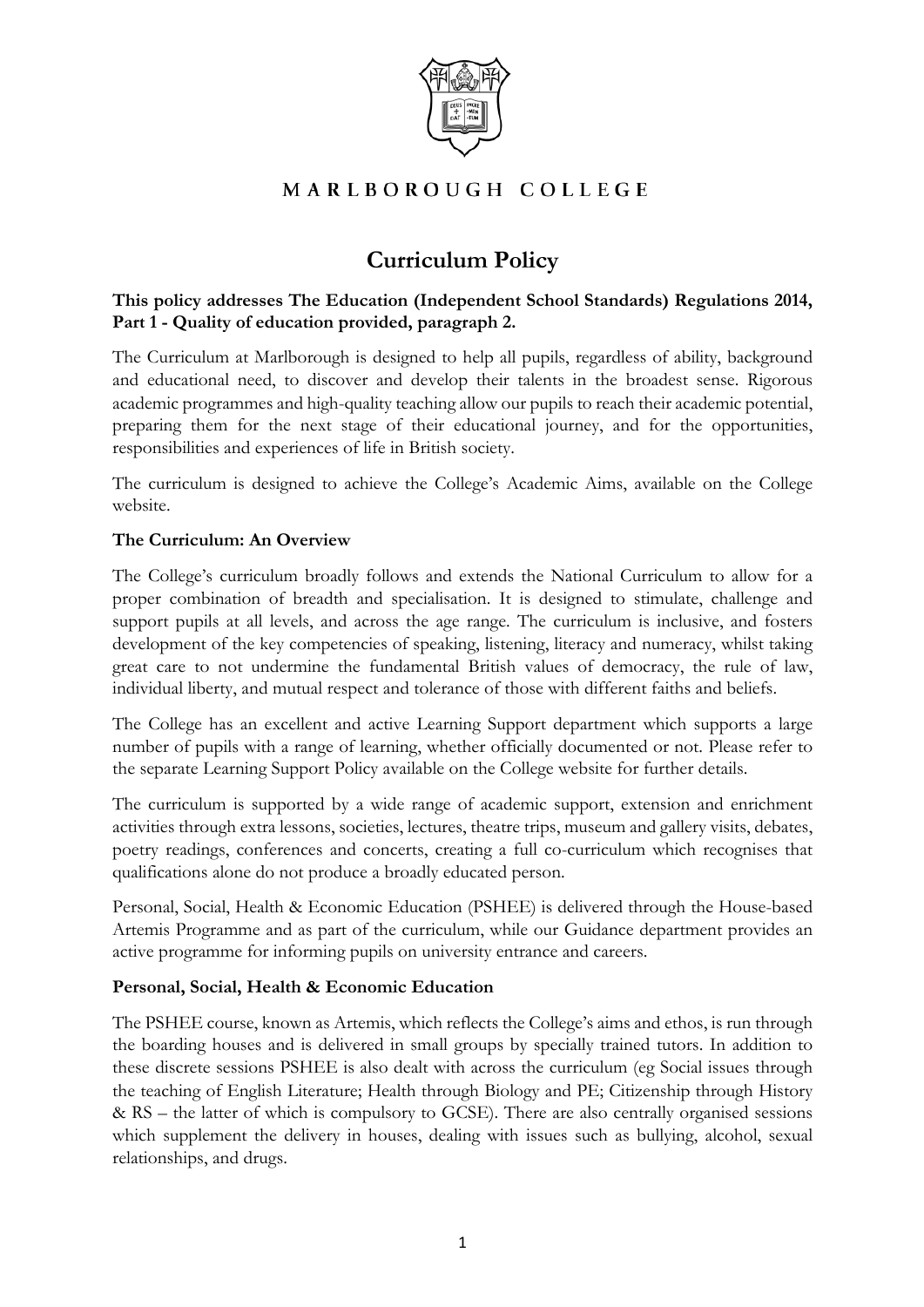In addition, all pupils except those explicitly excused on religious grounds, are required to attend one of the formal Sunday events, either a Chapel service or an evening talk, both of which challenge pupils to think about their place in local and global society and culture.

More information can be found in our separate PSHEE Policy, available on the College website.

Economic education is provided to some extent in Maths lesson for all in the Lower School (Years 9 – 11), and in Business and Economics lessons for those who choose it in the Sixth Form. In the Upper Sixth (Year 13), we provide a programme of talks and seminars on Life beyond Marlborough, which specifically includes a session on understanding finances, as well as sessions on personal safety, mental health, charities and gap years.

# **University & Careers Guidance**

The College aims to provide pupils with a framework for making proper decisions about their future development; its components are:

- a realistic analysis of academic interests, strengths and weaknesses, and life skills acquired;
- accurate awareness of the nature of particular areas of study and work, and of the range of choice available;
- access to information on courses, institutions and careers, and the qualifications required to enter them;
- access to guidance which is supportive and impartial, and helps the individual to become aware of the options open to him or her, and evaluate the advantages and disadvantages of particular choices.

All pupils see specialist Guidance teachers for one-to-one sessions to discuss aims and ambitions, results of universities and careers questionnaires, and anything else of relevance to their aspirations. Oxbridge applications and applications to overseas universities are coordinated by the Head of Oxbridge and the Head of International Guidance in tandem with the departments.

A detailed programme is also in place to help Hundred (Year 11) pupils and their parents make the best choices for A level study in our Sixth Form.

More information on the Guidance programme at the College can be found on the Guidance department pages of the College website.

# **The Structure of the Curriculum**

The Marlborough College curriculum is designed to ensure that every individual maximises their potential – something which is monitored annually using CEM value-added data. There is a clear focus placed upon success in public examinations, but the College also takes seriously its responsibility in preparing pupils to succeed beyond the College, at University, in their subsequent career, and for life in British society more generally (or those societies around the world which share similar values).

Time is allowed in the curriculum for extra-curricular activities, and on occasions the timetable is suspended or modified to allow activities to occur, such as CCF/OA field days, sports fixtures and subject-specific day trips.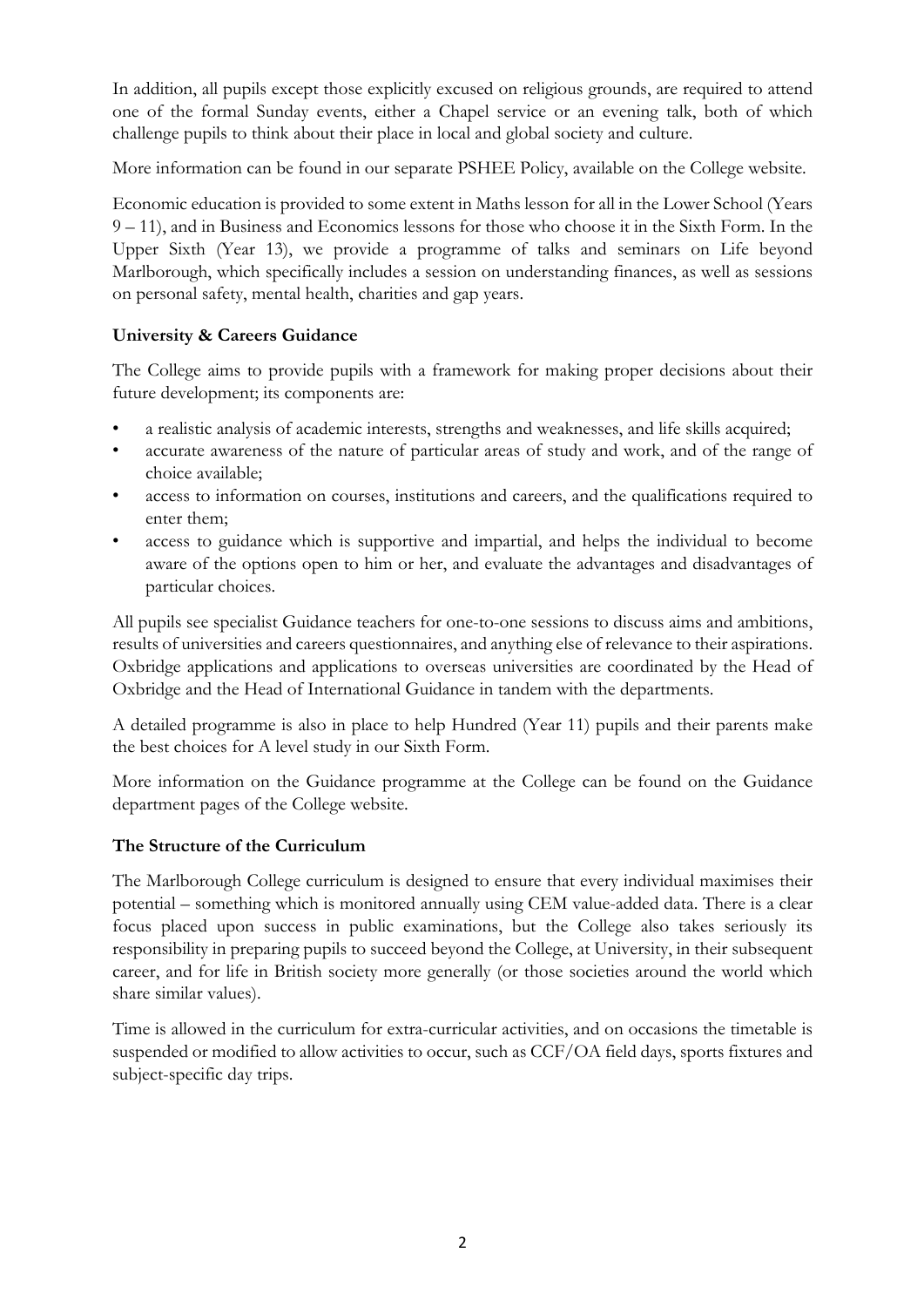There are five year groups in the College split between Upper and Lower Schools:

| <b>Lower School</b> |                   |                     | <b>Upper School</b> |  |
|---------------------|-------------------|---------------------|---------------------|--|
| Shell               | Year <sup>9</sup> | Lower Sixth Year 12 |                     |  |
| Remove              | Year 10           | Upper Sixth Year 13 |                     |  |
| Hundred Year 11     |                   |                     |                     |  |

During the **Shell** (Year 9), pupils maintain the broadest possible curriculum in order to introduce them to the range of subjects available at Marlborough and options are kept to a minimum.

In the **Remove** (Year 10) and **Hundred** (Year 11), pupils study a core of compulsory subjects to (I)GCSE, and choose four optional subjects. They also continue to have lessons in Physical Education.

In the **Upper School**, current pupils study for a combination of A levels. The College does not offer AS levels in any subject. The CAIE Pre-U remains available only in Mandarin Chinese.

Subjects are taught in departmental areas to give all pupils the advantage of specialist facilities such as laboratories, art studios, computer suites, design technology workshops and modern language suites. The Memorial Library is located in the heart of the College and holds an extensive range of resources, both physical and (increasingly) digital, with three expert full and part time staff on hand to help pupils. This provision is well supported by specialist departmental libraries where pupils can find more specialised, in-depth resources. All resources are catalogued centrally and searchable through the College's library management system – Oliver. All pupils undergo an induction programme in the library, and extensive use of the facility is made in the Shell through the Form course to inculcate study and research skills.

The curricular provision is regularly reviewed to ensure that it best serves the interests of all pupils, and departments are responsible for the development of their particular subject area. Schemes of work are reviewed annually and are designed to ensure that lessons are correctly focused and that all pupils, regardless of their particular needs, are able to make progress through the school.

#### **The Shell Curriculum**

Marlborough draws its pupils from a particularly wide range of feeder schools in which they will have followed subjects of the academic curriculum in very diverse ways. The Shell (Year 9) curriculum is therefore as broad as possible and keeps the number of option choices to a minimum. The breadth of subjects studied allows pupils to pursue linguistic, mathematical, scientific, technological, human and social, physical and aesthetic and creative opportunities.

The most distinctive element of this first year is 'Form' which enables small groups of pupils (around 12) to work with a Form teacher in the investigation of three combined Humanities subjects: English, History and Religious Studies. Through this introduction to the development of human civilisation, its ideas, cultures, actions and beliefs, Form aims to provide a basis for intellectual growth and the sharing of ideas, by asking pupils to question discuss, debate and reflect.

Shell pupils study two modern foreign languages. At the start of the year, the Modern Languages department runs a 'carousel' during which each pupil will have some introductory lessons in French, German, Italian, Mandarin, Russian and Spanish; after this they are able to make a more informed choice of languages to continue with.

All Shell pupils study Latin. Pupils who wish to study Greek will be able to do so during part of the time allocated to Latin. Drama is taught during part of the time allocated to Form. IT is developed across the curriculum, and is taught in two discrete lessons per fortnightly cycle, in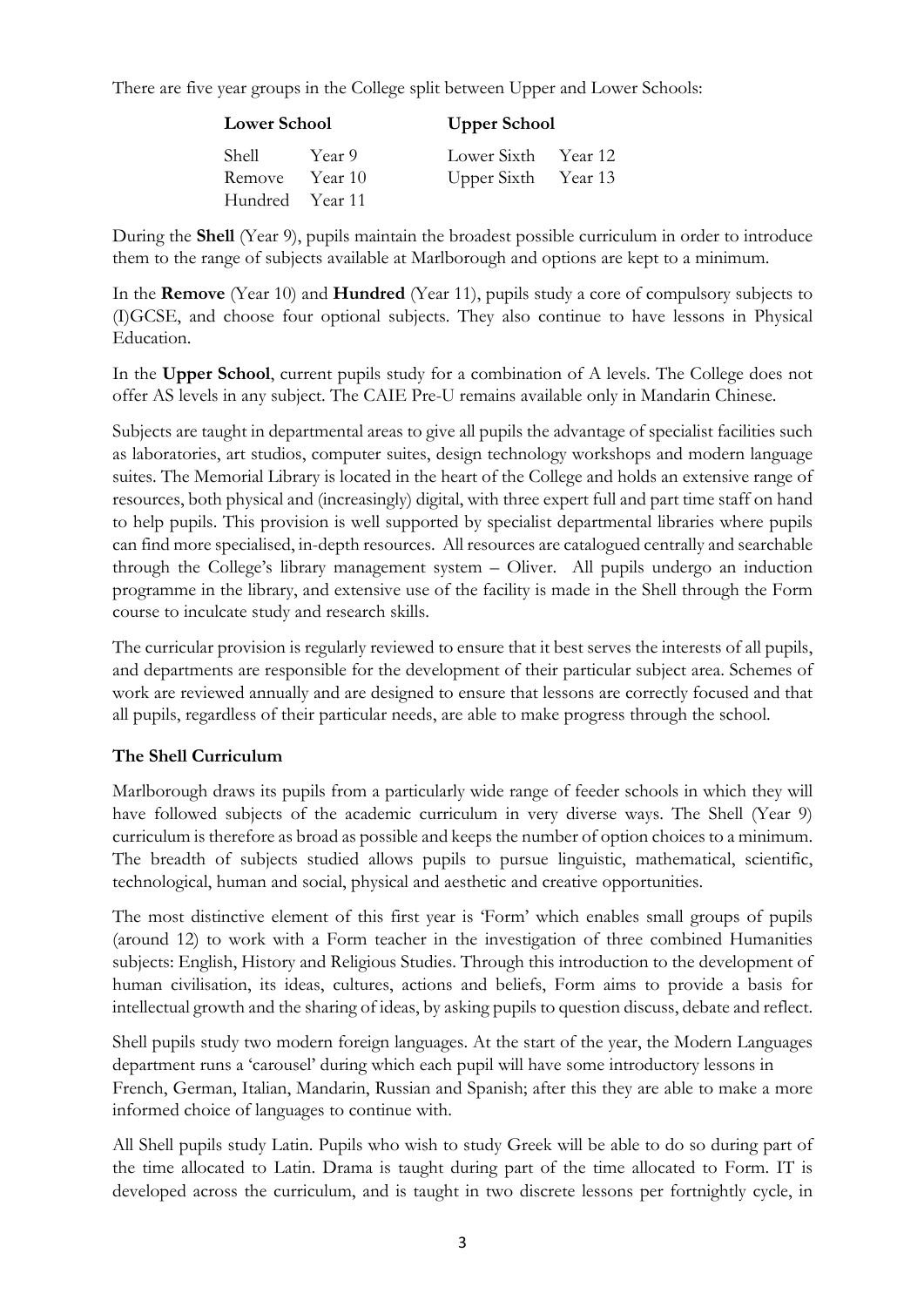which pupils familiarise themselves with the College IT infrastructure, gain experience in a number of useful software applications, and learn the basics of coding.

During the Shell year pupils embark upon a PSHEE course (Artemis) which is run through the boarding houses. This course aims to reflect the College's aims and ethos and is delivered in small groups to facilitate honest discussion and supportive guidance. The course tutors are experienced and undergo regular training updates.

| Subject                | Periods per Fortnight       |
|------------------------|-----------------------------|
| Form                   | 9                           |
| Mathematics            | 5                           |
| Science                | 12                          |
| Modern Language 1      | 4                           |
| Modern Language 2      | 4                           |
| Geography              | 3                           |
| Art                    | 2                           |
| Design Technology      | 2                           |
| Physical Education     | 2                           |
| Music                  | $\mathfrak{D}$              |
| Latin/Greek            | 4                           |
| Information Technology | $\mathcal{D}_{\mathcal{L}}$ |
| <b>PSHEE</b>           | 1                           |
| <b>TOTAL</b>           | 52                          |

# **Timetable by Subject**

#### **The GCSE Curriculum**

In the Remove (Year 10) and Hundred (Year 11) pupils study a core of compulsory subjects to (I)GCSE: English Language and English Literature, a modern language, Mathematics, Religious Studies, Biology, Chemistry and Physics. In addition, they choose four optional (I)GCSE courses. They also continue to have lessons in Physical Education in the Remove year.

# **Subject Options**

In addition to the core, pupils choose four subjects from a wide range of options: Art, Astronomy, Computer Science, Design & Technology, Drama, French, German, Geography, History, Italian, Latin, Mandarin, Music, Physical Education, Russian and Spanish. Greek may be studied as a fifth option.

(I)GCSE courses usually run for two years and pupils take the majority of their exams at the end of the Hundred year.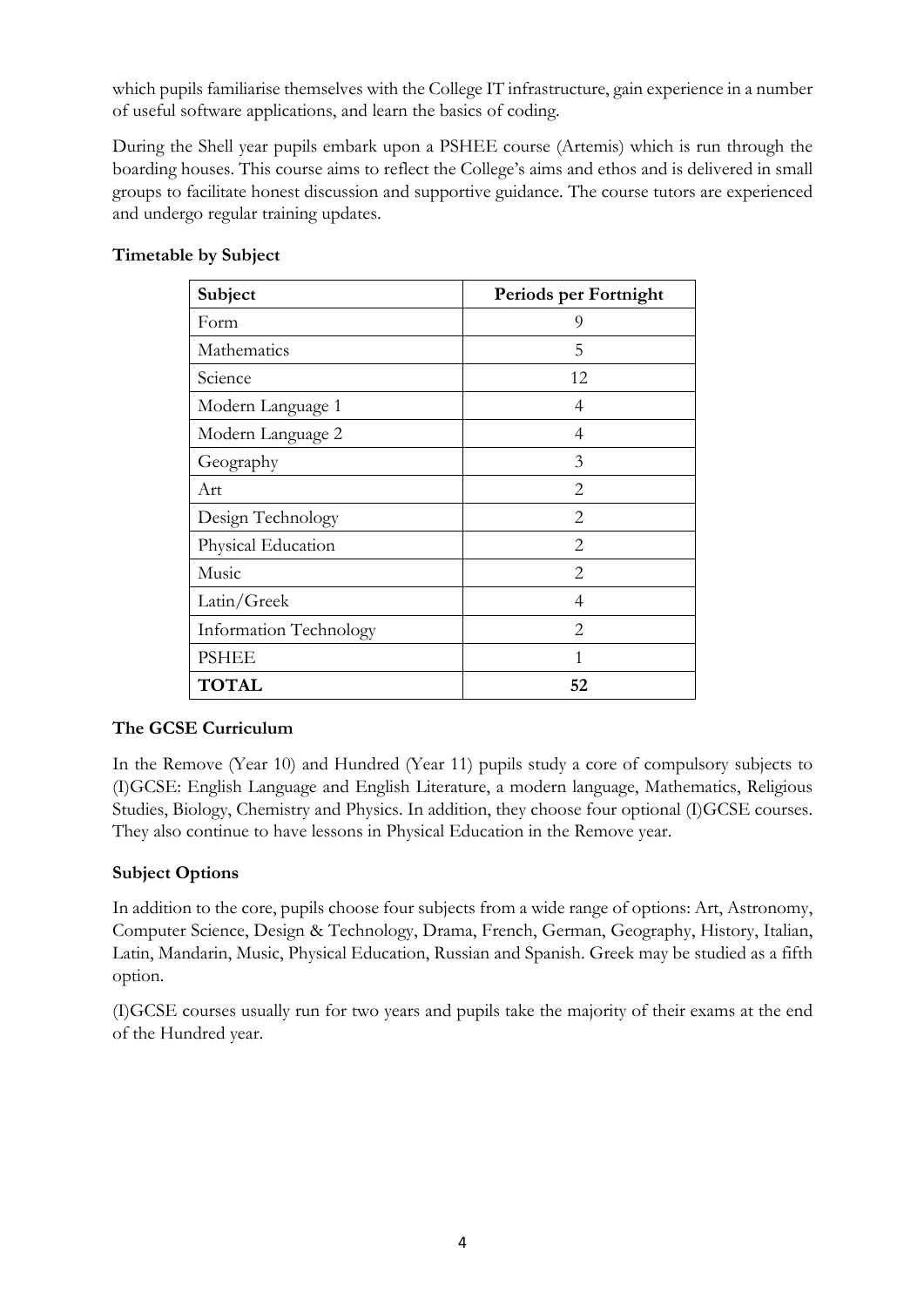# **Timetable by Subject**

| Subject            | Periods per Fortnight       |
|--------------------|-----------------------------|
| English            | 6 (Remove) or 7 (Hundred)   |
| Mathematics        | 6 (Remove) or 7 (Hundred)   |
| Science            | 12                          |
| Religious Studies  | 5 (Remove) or 4 (Hundred)   |
| Physical Education | 2 (Remove only)             |
| Option 1           | 5                           |
| Option 2           | 5                           |
| Option 3           | 5                           |
| Option 4           | 5                           |
| <b>PSHEE</b>       | 1                           |
| <b>TOTAL</b>       | 52 (Remove) or 51 (Hundred) |

# **The Upper School Curriculum**

In the Upper School, current pupils study for a combination of A levels and Cambridge Pre-Us. AS levels are not offered, so that all subjects will be studied in a linear fashion, with no external examination at the end of the Lower Sixth year. The Pre-U is to be phased out such that, by September 2021, Mandarin Chinese will be the only remaining Pre-U subject.

The College also offers to large numbers of its pupils, the Extended Project Qualification (EPQ), as a means of empowering pupils to pursue an academic passion while preparing themselves well for the rigours of undergraduate study.

The College expects pupils to undertake post-16 courses which are demanding and of sufficient breadth to enable them to differentiate themselves in a competitive university admissions market. Pupils are encouraged to stretch themselves and to develop their abilities to the fullest. The academic curriculum is supported and enriched by wide range of academic societies, clubs and visits, each of which is aimed at stretching the most able and fostering enthusiasm and academic ambition.

In addition to the main subject offerings pupils may elect to study:

- **Extended Project Qualification**
- Apprentice of Fine Arts in Creative Writing
- Maths in Context a level 3 Core Maths qualification with a UCAS point equivalent to AS
- A GCSE (or course of an equivalent standard) in a modern language they have not studied before
- Extension courses in French, German, Spanish

#### **Timetable by Qualification**

| Subject                     | Periods per Fortnight                    |  |
|-----------------------------|------------------------------------------|--|
| A2 and Pre-U                | 11 (Lower Sixth) or 12 (Upper Sixth) EPQ |  |
| EPQ                         |                                          |  |
| Level 3 Maths in Context    |                                          |  |
| <b>AFA</b> Creative Writing |                                          |  |